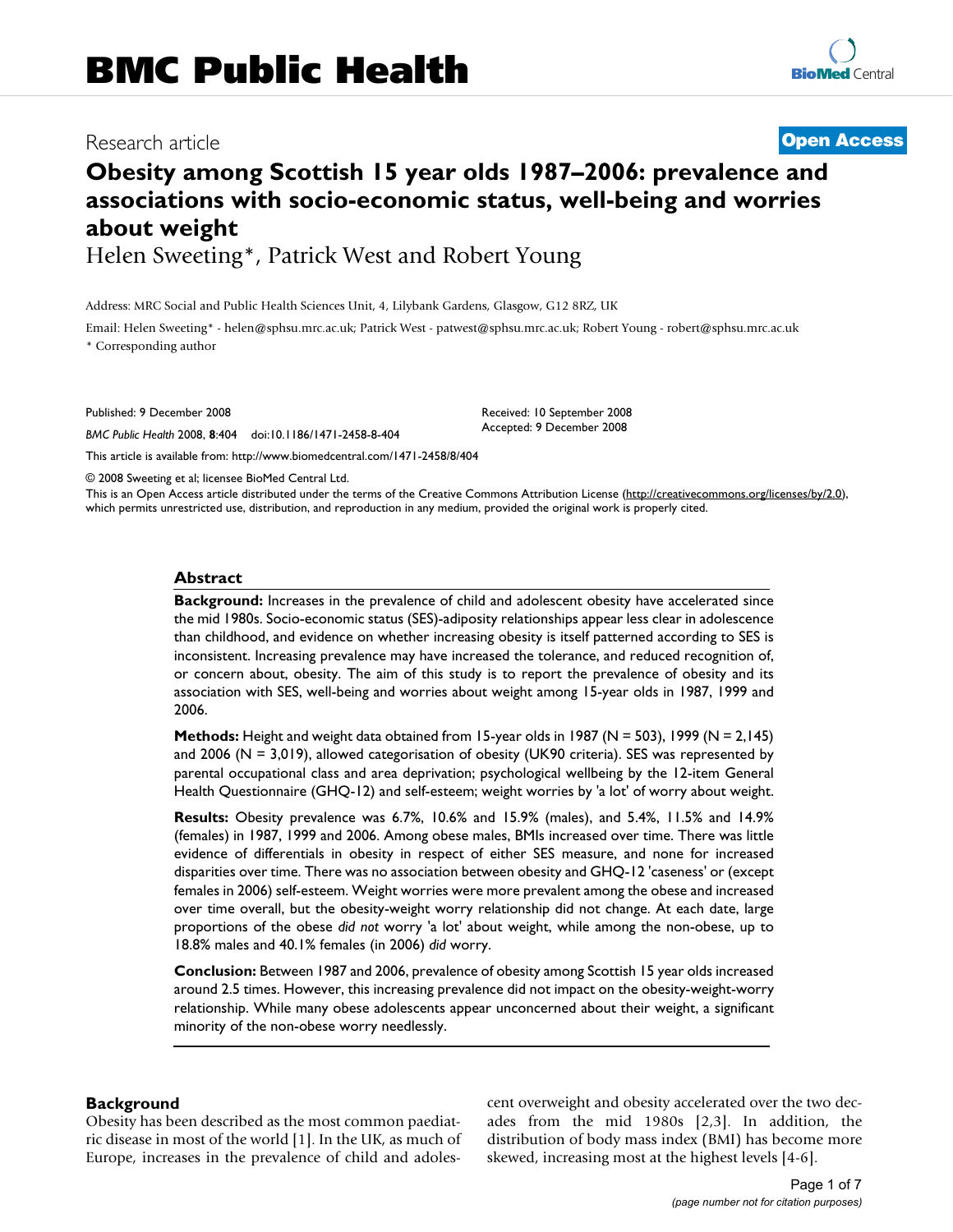In respect of the relationship between adiposity and socio-economic status (SES), a review focusing on studies conducted in developed countries between 1990 and 2005, found the majority of associations were inverse, although in many the relationship was not strictly linear and was clearer in childhood than adolescence. This review also called for studies to use more than one SES indicator, since different patterns in respect of parental and neighbourhood SES might indicate different causal mechanisms [7]. For example, a large Canadian study found independent effects of both parental education and neighbourhood SES on overweight among 5–17 year olds [8]. In respect of time-trends, the results of the few studies to examine whether the increasing prevalence is itself patterned according to SES are inconsistent. Thus, while some have found the greatest increases among those from the lowest income families in the US [9] and UK [2], another US study suggested that income-based disparities have weakened over time [10].

Evidence in respect of the psychological consequences of child and adolescent obesity is also mixed, some studies concluding that obesity is associated with psychological or psychiatric problems [11], others finding no differences in self-esteem [12], depression or anxiety [13]. The majority suggest that while obese community samples have lower body satisfaction than non-obese, few are depressed or have low global self-esteem [14], even in population sub-groups where appearance and slimness are most valued [15]. Psychological distress appears to be more strongly associated with concern about weight and shape, regardless of BMI [16,17].

A potential reason for such inconsistent findings is that increasing prevalence means "overweight is the new 'normal' weight" in many countries [18]. In Scotland, around 60% of adults were overweight or obese in 2003 [19]. Although it is possible that failure to achieve the ideal Western lean body image may have led to inadequacy and guilt among an increasing proportion of the population [20], an alternative is that the upward trend may have reduced stigmatisation and increased tolerance of obesity [21], and made overweight more difficult to recognise [18,22]. For example, comparison of two surveys of British adults conducted in 1999 and 2007, found that despite increasing BMIs, the threshold at which people perceived themselves as overweight increased, thus reducing the proportion who correctly identified themselves as overweight [22]. Similarly, the proportions of both overweight and normal weight Finnish adolescents who perceived themselves as overweight reduced between 1979 and 1999 [23]. Among 11–14 year olds in London in 2001, around 60% overweight and 30% obese boys believed their weight to be 'about right'; equivalent figures among girls were 34% and 9% [24]. A qualitative study,

conducted among Scottish 13–14 year olds from disadvantaged areas, found that among the overweight and obese, acceptance of body size was common [25].

This paper draws on data from three cohorts of 15-year olds in the final year of statutory mainstream education (Scottish Secondary 4), resident in the Central Clydeside Conurbation (a predominantly urban area centred around Glasgow in the West of Scotland) in 1987, 1999 and 2006. The aims are to: (1) present data on BMI and obesity at each date; (2) examine the patterning of obesity according to an individual (social class) and area-based (Carstairs deprivation category) measure of SES at each date and explore the possibility of differential increases in the prevalence of obesity among different SES groups; and (3) determine the association between obesity and psychological distress (GHQ-12 'caseness'), self-esteem and worries about weight at each date.

# **Methods**

# *Samples*

Data are drawn from 15-year olds in their final year of mainstream statutory education (S4), who participated in the 'West of Scotland Twenty-07 Study: Health in the Community' (*'Twenty-07'* [26,27]), the 'West of Scotland 11 to 16 Study: Teenage Health' (*'11 to 16'* [28-30]) or the most recent study in the series, 'Peers and Levels of Stress' (*'PaLS'* [31]). All three studies received approval from research ethics committees at the University of Glasgow.

*'Twenty-07'* included a youth cohort, first surveyed in 1987 at age 15. A response rate of 65% of the issued sample was obtained; examination of bias due to nonresponse revealed no significant gender or social class differences compared with the population [32]. Data were obtained from both the young person and (separately) a parent via home interviews, self-complete questionnaires and physical measures. To maintain comparability with the two later studies, only respondents who were in the (mainstream) S4 school year at the time they were weighed and measured were eligible for inclusion in the analyses ( $N = 505$ ); those who were in S5 ( $N = 307$ ), had left school ( $N = 150$ ), were attending a special school ( $N$  $= 4$ ) or missing in respect of all physical measures (N = 43) were excluded; restricting the sample in this way shifts the SES distribution slightly upwards. Of the 505 eligible for comparison, height and weight data are available for 503, mean age 15 years 8 months, 48% males.

*'11 to 16'* was a school-based study of a cohort in mainstream education. The sampling scheme involved a number of steps to ensure its representativeness [33]. At the second follow-up in 1999, 2,196 respondents, in S4 classes in 43 secondary schools, took part. This group represented 85% of the baseline and 79% of the original eli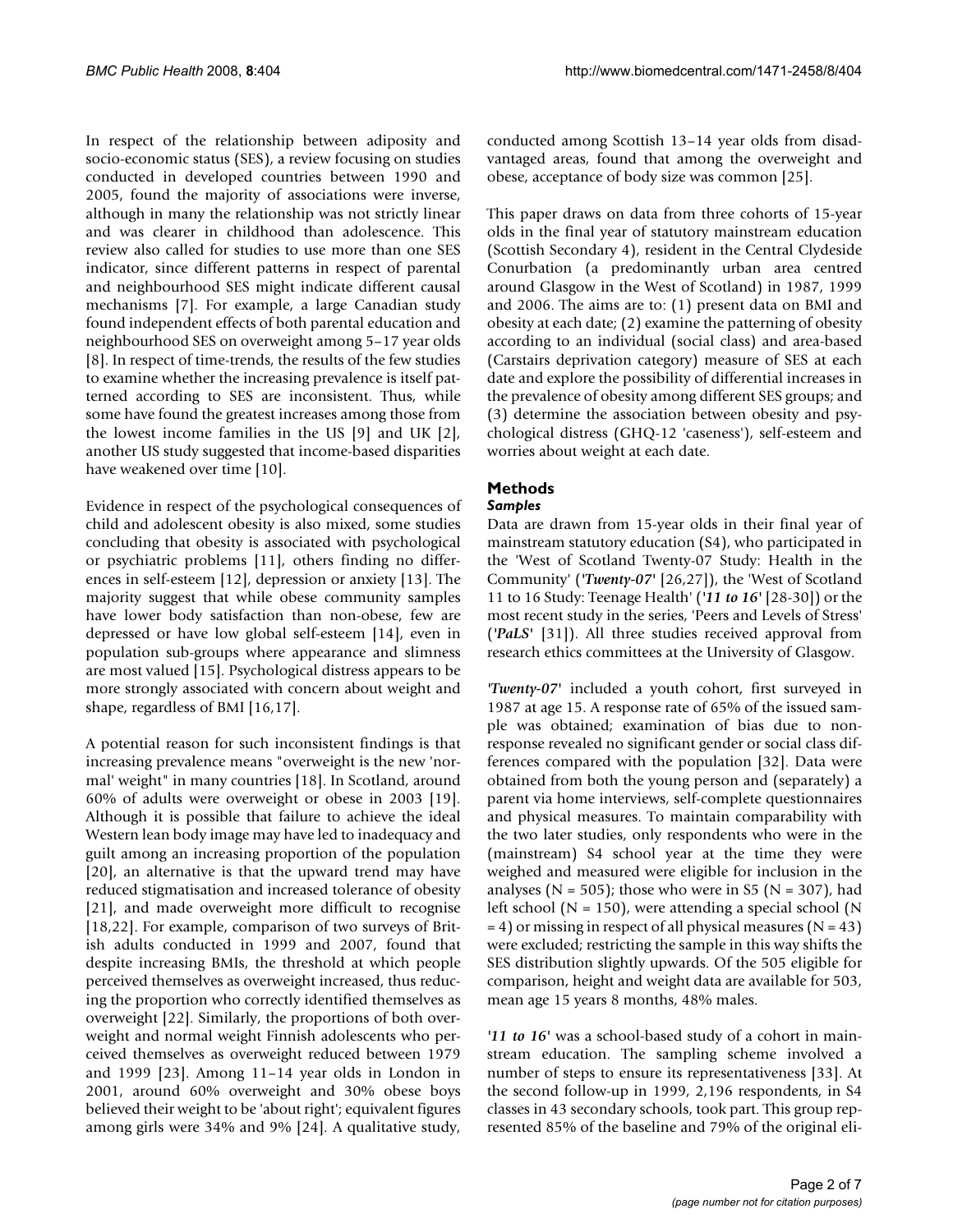gible samples; height and weight data are available for 2,145, mean age 15 years 5 months, 51% males. During classroom sessions, respondents completed questionnaires and were weighed and measured. Comparison with census data showed the baseline sample to be representative of the population from which it was drawn in respect of gender and social class; thereafter, differential attrition (e.g. persistent school truants) made it less so [34].

*'PaLS'*, conducted in 2006, was also mainstream schoolbased. The sampling scheme aimed to obtain a representative sample, and within selected schools, all pupils in the S4 year group were invited to participate. The total sample comprised 3,194 respondents, representing 81% of the eligible sample; height and weight data are available for 3,019, mean age 15 years 5 months, 50% males. Respondents completed questionnaires and were weighed and measured. Participating schools did not differ significantly from the remainder in the area in respect of a number of socio-demographic dimensions, nor pupil achievement by the end of statutory schooling. However within selected schools, those pupils who completed a questionnaire and were weighed and measured lived in less deprived areas than non-responders [31].

### *Measures*

#### *Obesity*

All height and weight measurements were taken in indoor clothes with no footwear. BMI  $\frac{\text{kg}}{m^2}$  was converted into standard deviation scores compared to the UK 1990 growth reference [35], those above the 95th percentile for age and sex being defined as obese.

### *SES*

*Social class* was defined on the basis of the occupation of the head of the household. In the 1987 study, this information was obtained via parental interview, in 1999 via parental self-completion questionnaire (collected during an earlier wave, when the study pupils were aged 11) supplemented, where necessary, by information provided by the pupils during interviews with the nurses [36], and in 2006 entirely via pupil interview. In these analyses, social class was categorised into four categories: non-manual (comprising Class I, professional; Class II, managerial and technical; and Class IIINM, skilled non-manual occupations); Class IIIM (skilled manual); Classes IV (semiskilled) and V (unskilled); and missing. *Carstairs-Morris deprivation categories* [37] were assigned to home postcodes, pupil postcode information being supplemented by data from schools in the (schools-based) 1999 and 2006 studies. This area-based measure reflects access to goods and services, resources and amenities [37]; in these analyses it was collapsed into low (categories 1–3), mid (4–5), high (6–7) and missing deprivation categories.

### *Psychological well-being and weight worries*

Respondents completed the shortest, *12-item General Health Questionnaire (GHQ-12)*. This measure has been validated for use with both younger [38] and older [39] adolescents. The GHQ was designed as a measure of state, focussing on inability to carry out normal functions (e.g. 'been able to enjoy your normal day-to-day activities') and the emergence of distressing symptoms (e.g. 'felt constantly under strain'). Each item includes four answer options which can be scored in several ways. Traditional, binary scoring indicates deviations from normal (0-0-1-1), and GHQ 'caseness' is generally defined via thresholds based on this method [40]; the standard cut-off for GHQ-12 'caseness' is 2/3 [39,40]. A 10 item *self-esteem scale* (based on Rosenberg [41], with items such as 'I am pretty sure of myself', 'I often wish I was someone else') was included at each date, summed to produce a total score. Total scores were not comparable across the studies, since the 1999 and 2006 studies used a 4-point scale (strongly agree-strongly disagree), but the 1987 study included an additional mid-point. Analyses therefore used a dichotomous measure, defining the lowest quartile in each study as having 'low selfesteem'. A measure of *worries about weight* was derived from checklists of personal concerns (e.g. 'How much do you worry about doing well at school?' '... about how your family gets on with each other?') which were included in each study. In 1987 and 1999, respondents were asked how much they worried about 'weight', but in 2006, two weight-related worry items were included, 'being overweight' and 'being too thin'. Since it is possible that some endorsing the weight item in the two earlier studies were worried about being underweight, a 'weight worries' variable was defined as those reporting 'a lot' of worry about 'weight' (1987 and 1999) and about either 'overweight' or 'thin' (2006).

### *Analyses*

Analyses were performed separately for males and females. Analyses of differences in BMI (according to date) used the F-test, those of obesity (according to date and SES at each date) X2, and those of GHQ-12 'caseness', 'low' self-esteem and weight worries' (according to obesity at each date), logistic regression.

Probabilistic weights have been constructed to compensate for differential attrition in the *'11 to 16'* (1999) Study [34] and for socio-demographic differences between responders and non-responders in the *'PaLS'* (2006) Study [31]. However, since the results in respect of both prevalence of obesity and associations with SES and well-being using weighted and unweighted data were very similar, those based on unweighted data are presented here.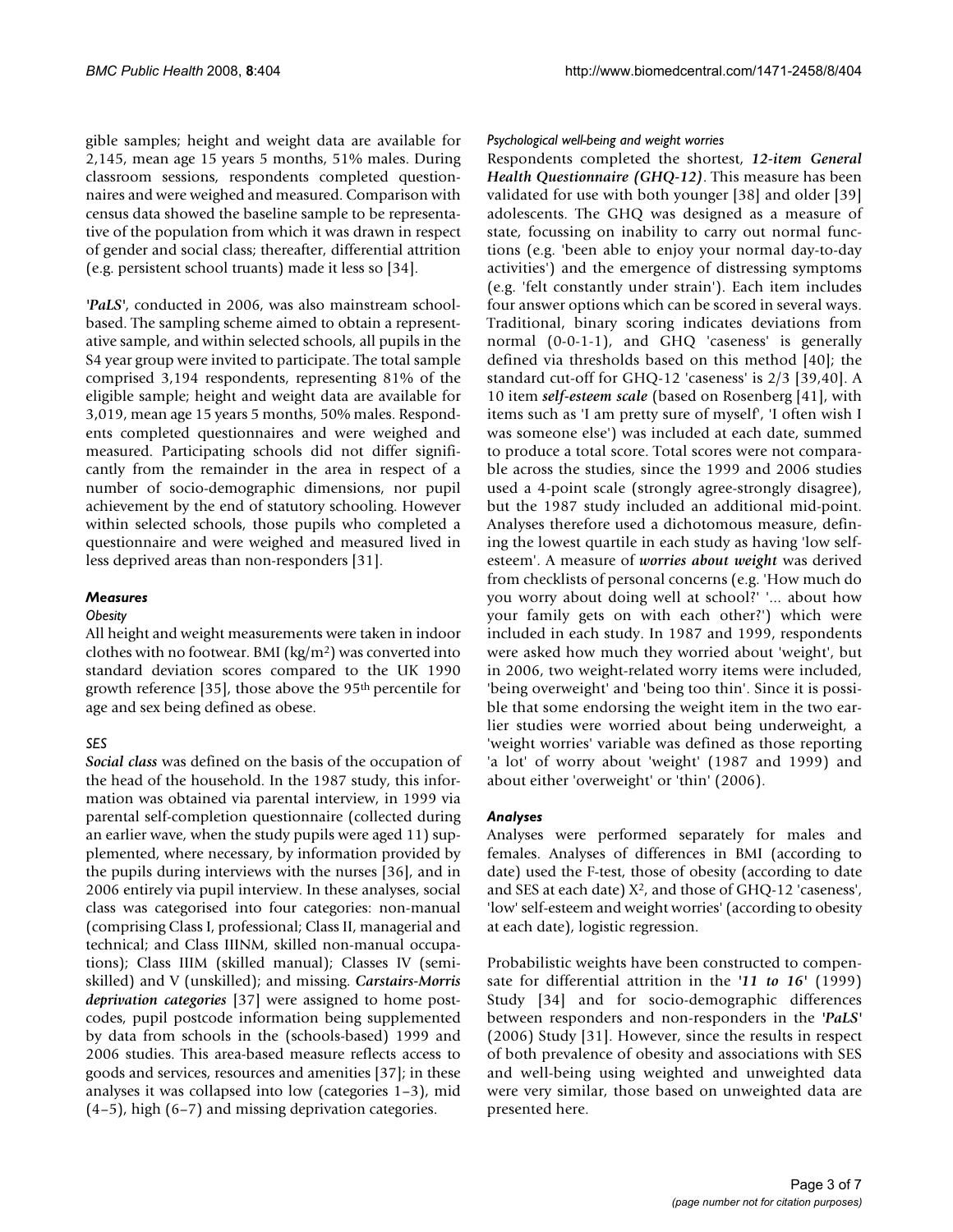#### **Results**

Basic descriptive statistics for males and females at each date are shown in Table 1 [see Additional file 1]. Mean BMIs in 1987, 1999 and 2006 were 20.4, 20.7 and 21.4 for males (F = 17.0, p = .000), and 21.0, 21.5 and 22.1 for females ( $F = 15.9$ ,  $p = .000$ ). Male BMI increases over the 12 year period from 1987 to 1999 (F = 1.6, p = .206) were therefore somewhat smaller than those over the 7 year period from 1999 to 2006 (F = 24.7, p = .000). The prevalence of male obesity increased from 6.7% in 1987 to 10.6% in 1999 and 15.9% in 2006 (earlier increase p = .067; later increase  $p = .000$ ). Corresponding rates for females were 5.4%, 11.5% and 14.9% (earlier p = .003; later  $p = .014$ ). Thus, for males, the increase in prevalence of obesity, like BMI, was steeper over the 1999–2006 period. In addition (not shown on table), among *obese* males, mean (SD) BMIs also increased over time, from 26.2 (1.1) in 1987 to 27.0 (2.2) in 1999 and 28.3 (2.9) in 2006 (F = 12.4, p = .000). No such increase was seen among obese females, among whom mean (SD) BMIs were 28.4 (3.1), 28.7 (2.7) and 28.7 (2.8) in 1987, 1999 and 2006 (F = 0.1, p = .932).

Changes in SES reflect those in society over this period [42], with some minor variations in area deprivation. GHQ 'caseness' increased significantly among females over the earlier time period  $(p = .000)$  and among both males and females over the later one  $(p = .000$  for both genders) (see also [43]). A clear gender difference in 'low self-esteem' can be seen at each date, but because this variable was defined as those with scores in the lowest quartile in each study, changes over time cannot be identified. Finally, the proportion reporting 'a lot' of weight worries also increased over time. The gender difference was greatest in 1987 (6.2% males worried 'a lot', compared with 29.0% females), and increases between 1987 and 1999 were greater for males, but significant for both genders (male  $p = .000$ ; female  $p = .005$ ). Thereafter, weight worries remained stable among males, but increased slightly among females ( $p = .005$ ).

Table 2 [see Additional file 2] shows associations between obesity and both social class and area deprivation category, for males and females at each date. There were no significant social class differences in obesity at any date, for either males or females, and no differences according to area deprivation among males. However, among females, there were significant differences according to deprivation in 1987 ( $p = .000$ ) and 2006 ( $p$  excluding 'missing' category = .035). At both dates, lowest prevalence occurred among those resident in less deprived areas, although at the later date the association was not linear.

Finally, the table shows that obesity increased between 1987 and 2006 for all gender and social class and area deprivation groups, apart from females from the most deprived areas.

Table 3 [see Additional file 3] shows that, apart from significantly increased odds of 'low' self-esteem among obese compared with non-obese females in 2006, neither GHQ-12 'caseness' nor 'low' self-esteem was associated with obesity at any date for either males or females (see also [30]).

At each date, obese males were around twice as likely as their non-obese peers to report weight worries, although wide CIs mean this was not significant in 1987. A trend towards a weakening relationship between obesity and male weight worries over time was not significant. In 1987 and 2006, but not 1999, obese females were, like males, around twice as likely as their non-obese peers to report weight worries. Despite the rather different association in 1999, the date by obesity interaction for female weight worries was not significant. At each date, considerable proportions of the obese *did not* report 'a lot' of worry about weight (e.g. 71.2% males, 40.2% females in 2006), while a significant minority of the non-obese *did* report 'a lot' of worry (e.g. 18.8% males, 40.1% females in 2006).

#### **Discussion**

This paper has examined trends in obesity, based on data from three samples identical in respect of age, school year and geographical location. Although the smaller sample size and lower prevalence of obesity at the earliest date means that confidence intervals for the 1987 data are wide, the strength of the study lies in the availability of equivalent, or near equivalent, measures of SES and psychological well-being at each date.

In 1987, 6.7% male and 5.4% female 15 year olds in the West of Scotland were obese. Given that the definition of obesity used here was BMIs above the 95th percentile for age and sex of the UK 1990 growth reference [35], the 1987 prevalence was already high, and consistent with other studies finding higher prevalence among children and adolescents in Scotland compared with England [44]. Over the following 19 year period to 2006, prevalence increased around 2.5 times.

Among females, increases in both mean BMIs and prevalence of obesity appeared steady, however, no increase was seen among mean BMIs among those categorised as obese (i.e. the upper tail of the distribution). In contrast, consistent with studies conducted in the UK and elsewhere (e.g. [2-6]) among males, more recent (1999– 2006) increases were steeper, and mean BMIs among those at the upper end of the distribution increased significantly. Thus, while the prevalence of obesity increased among both males and females, it was only among males that the obese got heavier.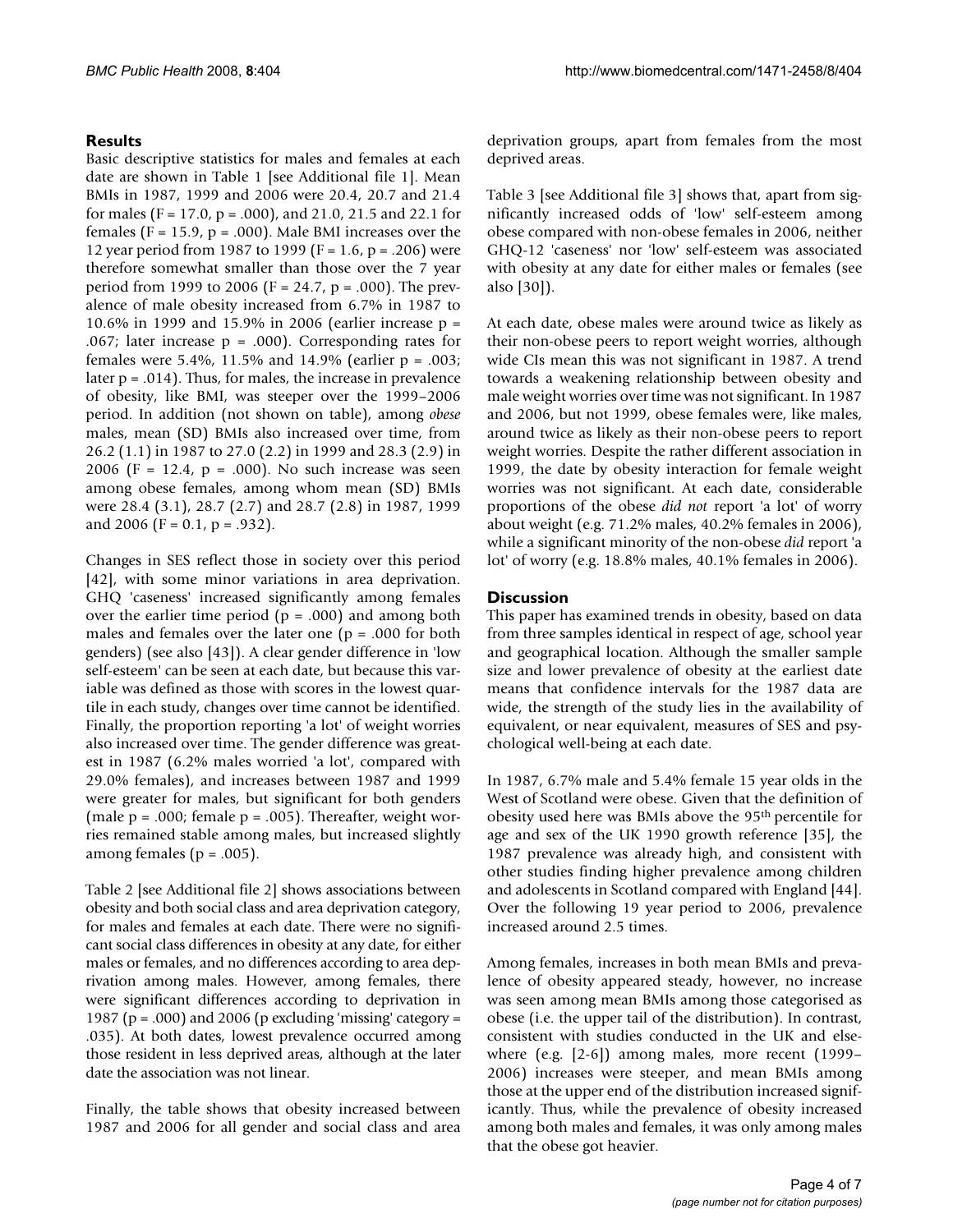Obesity was not differentiated according to social class, an individual level SES measure, at any date. Differentiation according to area level deprivation was apparent among females in 1987 and 2006, but the clear pattern of (much) lower prevalence among those from the least, and higher levels among those from the most deprived areas in 1987 was not seen in 2006. These results provide little evidence for higher prevalence of adolescent obesity with falling SES, nor for increased disparities over time. If anything, among females, and consistent with one US study [10], disparities appear to have weakened. This lack of differentiation in obesity according to SES is consistent with several other studies of adolescents [7], and is interesting in view of other findings indicating that in contrast to the earlier stage of childhood and the later stage of adulthood, the situation in youth is "characterised more by the absence then presence of class variation" [45]. This has been seen in a number of specific studies in both the UK [46] and elsewhere [47], and in respect of a broad range of UK datasets, where, with the important exception of severe chronic illness, most morbidity measures, including less severe conditions, symptoms, non-fatal accidents and certain dimensions of mental health, show evidence of a reduction in class patterning between childhood and youth [48]. Analyses of both our *'Twenty-07'* (1987) [27] and *'11 to 16'* (1999) [29] studies also found little evidence of class variation on a number of health indicators. These ranged from subjective assessments to objective physical measures, with the exception of height which, as an indicator of health potential [49], is patterned by SES from the earliest years.

Associations between obesity and both GHQ-12 'caseness' and 'low' self-esteem were small and generally non-significant. However, again consistent with the majority of other studies [14], the obese were more concerned about their weight. Of interest was whether relationships between any of these measures of psychological wellbeing and obesity had changed over time, particularly whether they might have weakened as the prevalence of obesity increased. There was no evidence of this; rather, weight worries increased among both the obese and nonobese. Perhaps more striking is the proportion of the obese who did *not* report 'a lot' of worry about weight, consistent with other studies suggesting failure to recognise obesity and/or acceptance of body size among UK adolescents [24,25].

# **Conclusion**

Prevalence of obesity among 15 year olds in the West of Scotland was above that of the UK as a whole in 1987, and in the following 19 year period it increased significantly. An accelerating increase in prevalence, and greater BMI

increases at the highest levels were seen in males but not females. There was little evidence of socio-economic differentials in prevalence, consistent with a number of other studies of adolescent obesity and ill-health, nor of significantly increased levels of psychological distress among the obese at any of the three dates studied.

The proportion reporting worries about weight increased most between 1987 and 1999, thereafter changing little, despite continuing increases in obesity levels. This in itself might suggest that, as others have noted, overweight and obesity are increasingly unrecognised. However, if that were the case, our analyses would have shown a weakening relationship between obesity and weight worries, and they did not. Instead, they suggest that although obese adolescents are more likely to be concerned about their weight than their non-obese peers, large proportions of the obese (particularly males) do not appear overly concerned about their weight, while many non-obese (particularly females) worry needlessly.

# **Competing interests**

The authors declare that they have no competing interests.

# **Authors' contributions**

HS devised and conducted the analyses reported here, and drafted the manuscript. PW and RY commented on the analyses and each draft, and all authors read and approved the final manuscript. PW contributed to the data collection in all three studies, HS to the *'11 to 16'* and *'PaLS'* studies, and RY to *'PaLS'*.

# **Additional material**

### **Additional file 1**

*Table 1: Descriptive statistics – males and females at each date.* Click here for file [\[http://www.biomedcentral.com/content/supplementary/1471-](http://www.biomedcentral.com/content/supplementary/1471-2458-8-404-S1.doc) 2458-8-404-S1.doc]

# **Additional file 2**

*Table 2: Associations between obesity and socio-economic status (social class and area deprivation) – percentages (95% CIs) (and numbers) of males and females at each date.* Click here for file [\[http://www.biomedcentral.com/content/supplementary/1471-](http://www.biomedcentral.com/content/supplementary/1471-2458-8-404-S2.doc) 2458-8-404-S2.doc]

# **Additional file 3**

*Table 3: GHQ 'caseness', 'low' self-esteem and weight worries by obesity status – males and females at each date.* Click here for file [\[http://www.biomedcentral.com/content/supplementary/1471-](http://www.biomedcentral.com/content/supplementary/1471-2458-8-404-S3.doc) 2458-8-404-S3.doc]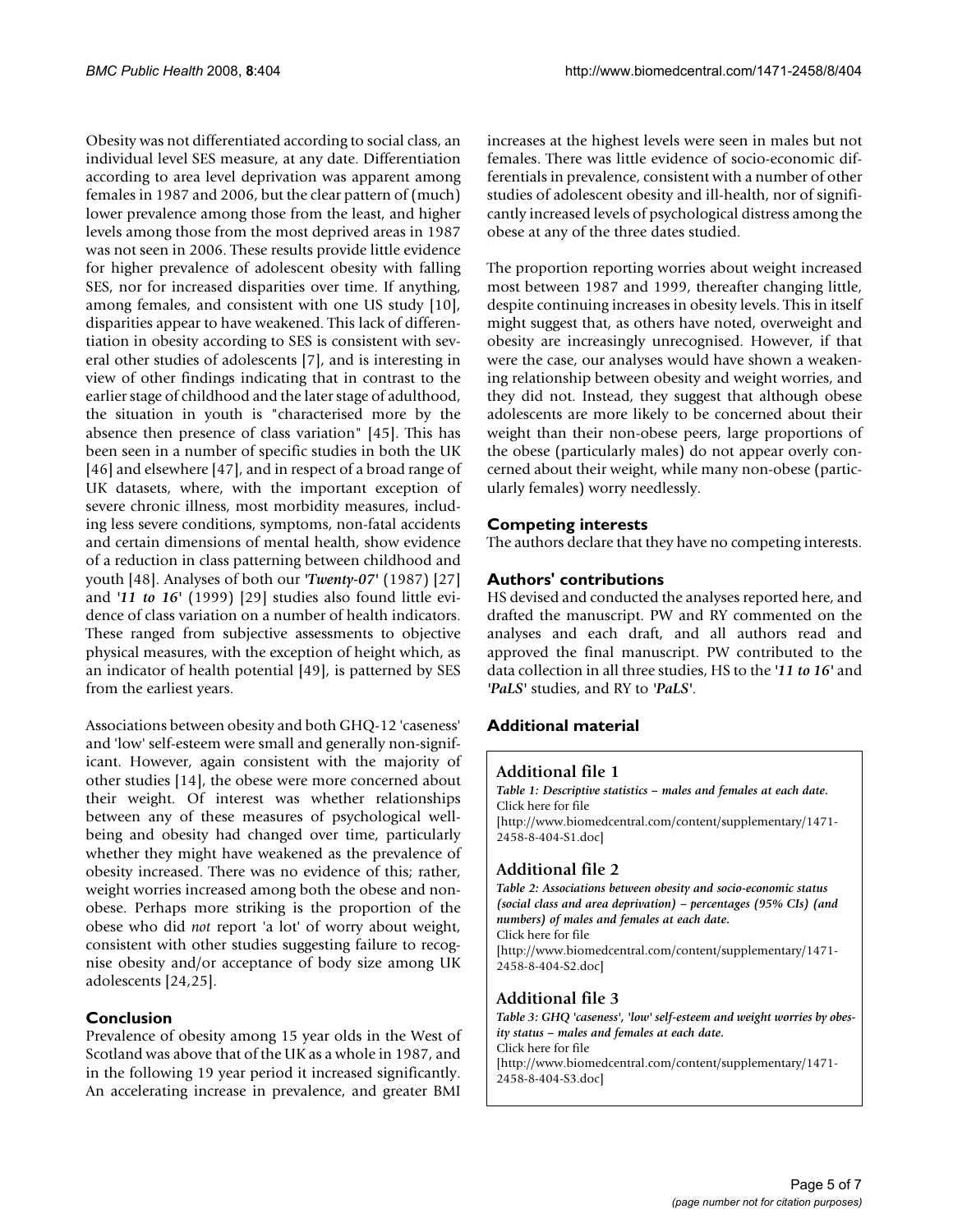#### **Acknowledgements**

This work was supported by the UK Medical Research Council as part of the Youth and Health Programme (WBS U.1300.00.007) at the Social and Public Health Sciences Unit. The authors would like to thank Sally Macintyre and Maria Maynard for comments on an earlier draft, and the young people, nurse interviewers, schools, and all those from the MRC Social and Public Health Sciences Unit involved in the three studies described here.

#### **References**

- 1. Reilly J: **[Obesity in childhood and adolescence: evidence based](http://www.ncbi.nlm.nih.gov/entrez/query.fcgi?cmd=Retrieve&db=PubMed&dopt=Abstract&list_uids=16822919) [clinical and public health perspectives.](http://www.ncbi.nlm.nih.gov/entrez/query.fcgi?cmd=Retrieve&db=PubMed&dopt=Abstract&list_uids=16822919)** *Postgraduate Medical Journal* 2006, **82:**429-437.
- 2. Stamatakis E, Primatesta P, Chinn S, Rona R, Falascheti E: **[Over](http://www.ncbi.nlm.nih.gov/entrez/query.fcgi?cmd=Retrieve&db=PubMed&dopt=Abstract&list_uids=15956046)[weight and obesity trends from 1974 to 2003 in English chil](http://www.ncbi.nlm.nih.gov/entrez/query.fcgi?cmd=Retrieve&db=PubMed&dopt=Abstract&list_uids=15956046)[dren: what is the role of socioeconomic factors?](http://www.ncbi.nlm.nih.gov/entrez/query.fcgi?cmd=Retrieve&db=PubMed&dopt=Abstract&list_uids=15956046)** *Archives of Disease in Childhood* 2005, **90(10):**999-1004.
- Jackson-Leach R, Lobstein T: **[Estimated burden of pediatric](http://www.ncbi.nlm.nih.gov/entrez/query.fcgi?cmd=Retrieve&db=PubMed&dopt=Abstract&list_uids=17902212) [obesity and co-morbidities in Europe. Part 1. The increase in](http://www.ncbi.nlm.nih.gov/entrez/query.fcgi?cmd=Retrieve&db=PubMed&dopt=Abstract&list_uids=17902212) the prevalence of child obesity in Europe is itself increasing.** *International Journal of Pediatric Obesity* 2006, **1:**26-32.
- 4. Jolliffe D: **[Extent of overweight among US children and ado](http://www.ncbi.nlm.nih.gov/entrez/query.fcgi?cmd=Retrieve&db=PubMed&dopt=Abstract&list_uids=14652618)[lescents from 1971 to 2000.](http://www.ncbi.nlm.nih.gov/entrez/query.fcgi?cmd=Retrieve&db=PubMed&dopt=Abstract&list_uids=14652618)** *International Journal of Obesity* 2004, **28(1):**4-9.
- 5. Flegal KM: **[Epidemiologic aspects of overweight and obesity in](http://www.ncbi.nlm.nih.gov/entrez/query.fcgi?cmd=Retrieve&db=PubMed&dopt=Abstract&list_uids=16242735) [the United States.](http://www.ncbi.nlm.nih.gov/entrez/query.fcgi?cmd=Retrieve&db=PubMed&dopt=Abstract&list_uids=16242735)** *Physiology & Behavior* 2005, **86(5):**599-602.
- 6. Wang Y, Beydoun MA: **[The obesity epidemic in the United](http://www.ncbi.nlm.nih.gov/entrez/query.fcgi?cmd=Retrieve&db=PubMed&dopt=Abstract&list_uids=17510091) [States – Gender, age, socioeconomic, Racial/Ethnic, and geo](http://www.ncbi.nlm.nih.gov/entrez/query.fcgi?cmd=Retrieve&db=PubMed&dopt=Abstract&list_uids=17510091)graphic characteristics: A systematic review and meta[regression analysis.](http://www.ncbi.nlm.nih.gov/entrez/query.fcgi?cmd=Retrieve&db=PubMed&dopt=Abstract&list_uids=17510091)** *Epidemiologic Reviews* 2007, **29:**6-28.
- 7. Shrewsbury V, Wardle J: **[Socioeconomic status and adiposity in](http://www.ncbi.nlm.nih.gov/entrez/query.fcgi?cmd=Retrieve&db=PubMed&dopt=Abstract&list_uids=18239633) [childhood: A systematic review of cross-sectional studies](http://www.ncbi.nlm.nih.gov/entrez/query.fcgi?cmd=Retrieve&db=PubMed&dopt=Abstract&list_uids=18239633) [1990–2005.](http://www.ncbi.nlm.nih.gov/entrez/query.fcgi?cmd=Retrieve&db=PubMed&dopt=Abstract&list_uids=18239633)** *Obesity* 2008, **16(2):**275-284.
- 8. Oliver LN, Hayes MV: **[Neighbourhood socio-economic status](http://www.ncbi.nlm.nih.gov/entrez/query.fcgi?cmd=Retrieve&db=PubMed&dopt=Abstract&list_uids=16350864) [and the prevalence of overweight Canadian children and](http://www.ncbi.nlm.nih.gov/entrez/query.fcgi?cmd=Retrieve&db=PubMed&dopt=Abstract&list_uids=16350864) [youth.](http://www.ncbi.nlm.nih.gov/entrez/query.fcgi?cmd=Retrieve&db=PubMed&dopt=Abstract&list_uids=16350864)** *Canadian Journal of Public Health-Revue Canadienne De Sante Publique* 2005, **96(6):**415-420.
- Strauss R, Pollack H: **Epidemic increase in childhood over-weight.** Journal of the American Medical Association 2001, **[weight.](http://www.ncbi.nlm.nih.gov/entrez/query.fcgi?cmd=Retrieve&db=PubMed&dopt=Abstract&list_uids=11735760)** *Journal of the American Medical Association* 2001, **286:**2845-2848.
- 10. Wang YF, Zhang Q: **[Are American children and adolescents of](http://www.ncbi.nlm.nih.gov/entrez/query.fcgi?cmd=Retrieve&db=PubMed&dopt=Abstract&list_uids=17023695) [low socioeconomic status at increased risk of obesity?](http://www.ncbi.nlm.nih.gov/entrez/query.fcgi?cmd=Retrieve&db=PubMed&dopt=Abstract&list_uids=17023695) Changes in the association between overweight and family [income between 1971 and 2002.](http://www.ncbi.nlm.nih.gov/entrez/query.fcgi?cmd=Retrieve&db=PubMed&dopt=Abstract&list_uids=17023695)** *American Journal of Clinical Nutrition* 2006, **84(4):**707-716.
- 11. Reilly JJ, Methven E, McDowell ZC, Hacking B, Alexander D, Stewart L, Kelnar CJ: **[Health consequences of obesity.](http://www.ncbi.nlm.nih.gov/entrez/query.fcgi?cmd=Retrieve&db=PubMed&dopt=Abstract&list_uids=12937090)** *Archives of Disease in Childhood* 2003, **88(9):**748-752.
- 12. French S, Story M, Perry C: **[Self-esteem and obesity in children](http://www.ncbi.nlm.nih.gov/entrez/query.fcgi?cmd=Retrieve&db=PubMed&dopt=Abstract&list_uids=8521169) [and adolescents: a literature review.](http://www.ncbi.nlm.nih.gov/entrez/query.fcgi?cmd=Retrieve&db=PubMed&dopt=Abstract&list_uids=8521169)** *Obesity Research* 1995, **3:**479-490.
- 13. Friedman M, Brownell K: **[Psychological correlates of obesity:](http://www.ncbi.nlm.nih.gov/entrez/query.fcgi?cmd=Retrieve&db=PubMed&dopt=Abstract&list_uids=7870862) [moving to the next research generation.](http://www.ncbi.nlm.nih.gov/entrez/query.fcgi?cmd=Retrieve&db=PubMed&dopt=Abstract&list_uids=7870862)** *Psychological Bulletin* 1995, **117:**3-20.
- 14. Wardle J, Cooke L: **[The impact of obesity on psychological](http://www.ncbi.nlm.nih.gov/entrez/query.fcgi?cmd=Retrieve&db=PubMed&dopt=Abstract&list_uids=16150384) [well-being.](http://www.ncbi.nlm.nih.gov/entrez/query.fcgi?cmd=Retrieve&db=PubMed&dopt=Abstract&list_uids=16150384)** *Best Practice & Research Clinical Endocrinology & Metabolism* 2005, **19(3 SPEC ISS):**421-440.
- 15. Wardle J, Williamson S, Johnson F, Edwards C: **[Depression in ado](http://www.ncbi.nlm.nih.gov/entrez/query.fcgi?cmd=Retrieve&db=PubMed&dopt=Abstract&list_uids=16570093)[lescent obesity: cultural moderators of the association](http://www.ncbi.nlm.nih.gov/entrez/query.fcgi?cmd=Retrieve&db=PubMed&dopt=Abstract&list_uids=16570093) [between obesity and depressive symptoms.](http://www.ncbi.nlm.nih.gov/entrez/query.fcgi?cmd=Retrieve&db=PubMed&dopt=Abstract&list_uids=16570093)** *International Journal of Obesity* 2006, **30(4):**634-643.
- 16. Allen KL, Byrne SM, Blair EM, Davis EA: **[Why do some overweight](http://www.ncbi.nlm.nih.gov/entrez/query.fcgi?cmd=Retrieve&db=PubMed&dopt=Abstract&list_uids=17907331) [children experience psychological problems? The role of](http://www.ncbi.nlm.nih.gov/entrez/query.fcgi?cmd=Retrieve&db=PubMed&dopt=Abstract&list_uids=17907331) [weight and shape concern.](http://www.ncbi.nlm.nih.gov/entrez/query.fcgi?cmd=Retrieve&db=PubMed&dopt=Abstract&list_uids=17907331)** *International Journal of Pediatric Obesity* 2006, **1(4):**239-247.
- 17. Jansen W, Looij-Jansen PMV van de, de Wilde EJ, Brug J: **[Feeling fat](http://www.ncbi.nlm.nih.gov/entrez/query.fcgi?cmd=Retrieve&db=PubMed&dopt=Abstract&list_uids=18207090) [rather than being fat may be associated with psychological](http://www.ncbi.nlm.nih.gov/entrez/query.fcgi?cmd=Retrieve&db=PubMed&dopt=Abstract&list_uids=18207090) [well-being in young Dutch adolescents.](http://www.ncbi.nlm.nih.gov/entrez/query.fcgi?cmd=Retrieve&db=PubMed&dopt=Abstract&list_uids=18207090)** *Journal of Adolescent Health* 2008, **42:**128-136.
- 18. Wardle J, Haase AM, Steptoe A: **[Body image and weight control](http://www.ncbi.nlm.nih.gov/entrez/query.fcgi?cmd=Retrieve&db=PubMed&dopt=Abstract&list_uids=16151414) [in young adults: international comparisons in university stu](http://www.ncbi.nlm.nih.gov/entrez/query.fcgi?cmd=Retrieve&db=PubMed&dopt=Abstract&list_uids=16151414)[dents from 22 countries.](http://www.ncbi.nlm.nih.gov/entrez/query.fcgi?cmd=Retrieve&db=PubMed&dopt=Abstract&list_uids=16151414)** *International Journal of Obesity* 2006, **30(4):**644-651.
- 19. Grant I, Fischbacher C, Whyte B: **Obesity in Scotland: an epidemiology briefing.** Edinburgh: Scottish Public Health Observatory; 2007.
- 20. ter Bogt TFM, van Dorsselaer S, Monshouwer K, Verdurmen JEE, Engels R, Vollebergh WAM: **[Body mass index and body weight](http://www.ncbi.nlm.nih.gov/entrez/query.fcgi?cmd=Retrieve&db=PubMed&dopt=Abstract&list_uids=16781958) [perception as risk factors for internalizing and externalizing](http://www.ncbi.nlm.nih.gov/entrez/query.fcgi?cmd=Retrieve&db=PubMed&dopt=Abstract&list_uids=16781958) [problem behavior among adolescents.](http://www.ncbi.nlm.nih.gov/entrez/query.fcgi?cmd=Retrieve&db=PubMed&dopt=Abstract&list_uids=16781958)** *Journal of Adolescent Health* 2006, **39(1):**27-34.
- 21. Chang VW, Christakis NA: **Medical modelling of obesity: a transition from action to experience in a 20th century American medical textbook.** *Sociology of Health and Illness* 2002, **24:**151-177.
- 22. Johnson F, Cooke L, Croker H, Wardle J: **[Changing perceptions](http://www.ncbi.nlm.nih.gov/entrez/query.fcgi?cmd=Retrieve&db=PubMed&dopt=Abstract&list_uids=18617488) [of weight in Great Britain: comparison of two population](http://www.ncbi.nlm.nih.gov/entrez/query.fcgi?cmd=Retrieve&db=PubMed&dopt=Abstract&list_uids=18617488) [surveys.](http://www.ncbi.nlm.nih.gov/entrez/query.fcgi?cmd=Retrieve&db=PubMed&dopt=Abstract&list_uids=18617488)** *British Medical Journal* 2008, **337:**a494. doi: 410.1136/ bmj.a1494
- 23. Kaliala-Heino R, Kautiainen S, Virtanen S, Rimpela A, Rimpela M: **[Has](http://www.ncbi.nlm.nih.gov/entrez/query.fcgi?cmd=Retrieve&db=PubMed&dopt=Abstract&list_uids=12678307) [the adolescents' weight concern increased over 20 years?](http://www.ncbi.nlm.nih.gov/entrez/query.fcgi?cmd=Retrieve&db=PubMed&dopt=Abstract&list_uids=12678307)** *European Journal of Public Health* 2003, **13:**4-10.
- 24. Viner RM, Haines MM, Taylor SJC, Head J, Booy R, Stansfeld S: **[Body](http://www.ncbi.nlm.nih.gov/entrez/query.fcgi?cmd=Retrieve&db=PubMed&dopt=Abstract&list_uids=16718286) [mass, weight control behaviours, weight perception and](http://www.ncbi.nlm.nih.gov/entrez/query.fcgi?cmd=Retrieve&db=PubMed&dopt=Abstract&list_uids=16718286) emotional well being in a multiethnic sample of early adoles[cents.](http://www.ncbi.nlm.nih.gov/entrez/query.fcgi?cmd=Retrieve&db=PubMed&dopt=Abstract&list_uids=16718286)** *International Journal of Obesity* 2006, **30(10):**1514-1521.
- 25. Wills W, Backett-Milburn K, Gregory S, Lawton J: **Young teenagers' perceptions of their own and others' bodies: A qualitative study of obese, overweight and 'normal' weight young people in Scotland.** *Social Science & Medicine* 2006, **62(2):**396-406.
- Benzeval M, Der G, Ellaway A, Hunt K, Sweeting H, West P, Macintyre S: **[Cohort Profile: West of Scotland Twenty-07 Study:](http://www.ncbi.nlm.nih.gov/entrez/query.fcgi?cmd=Retrieve&db=PubMed&dopt=Abstract&list_uids=18930962) [Health in the Community.](http://www.ncbi.nlm.nih.gov/entrez/query.fcgi?cmd=Retrieve&db=PubMed&dopt=Abstract&list_uids=18930962)** *International Journal of Epidemiology* 2008.
- 27. West P, Macintyre S, Annandale E, Hunt K: **Social class and health in youth: findings from the West of Scotland Twenty-07 Study.** *Social Science & Medicine* 1990, **30(6):**665-673.
- 28. West P, Sweeting H: **Background, Rationale and Design of the West of Scotland 11 to 16 study.** Glasgow: Working Paper No. 53, MRC Medical Sociology Unit; 1996.
- 29. West P, Sweeting H: **Evidence on equalisation in health in youth from the West of Scotland.** *Social Science & Medicine* 2004, **59(1):**13-27.
- 30. Sweeting H, Wright C, Minnis H: **Psychosocial correlates of adolescent obesity, 'slimming down' and 'becoming obese'.** *Journal of Adolescent Health* 2005, **37(5):**409.e409-409.e417.
- 31. Sweeting H, Young R, West P: **The Peers and Levels of Stress ('PaLS') Study: Basic frequencies and documentation.** Glasgow: Working Paper No. 17, MRC Social & Public Health Sciences Unit; 2008.
- 32. Der G: **A comparison of the West of Scotland Twenty-07 Study sample with the 1991 Census SARs.** Glasgow: Working Paper No. 60, MRC Medical Sociology Unit; 1998.
- 33. Ecob R, Sweeting H, West P, Mitchell R: **The West of Scotland 11 to 16 Study: schools, sample design and implementation issues.** Glasgow: Working Paper No. 61, MRC Medical Sociology Unit; 1996.
- 34. Sweeting H, Der G, West P: **Bias, attrition and weighting in respect of the West of Scotland 11 to 16 Study's baseline, S2 and S4 surveys.** Glasgow: Working Paper No. 9, MRC Social & Public Health Sciences Unit; 2001.
- 35. Cole TJ, Freeman JV, Preece MA: **[Body mass index reference](http://www.ncbi.nlm.nih.gov/entrez/query.fcgi?cmd=Retrieve&db=PubMed&dopt=Abstract&list_uids=7639544) [curves for the UK, 1990.](http://www.ncbi.nlm.nih.gov/entrez/query.fcgi?cmd=Retrieve&db=PubMed&dopt=Abstract&list_uids=7639544)** *Archives of Disease in Childhood* 1995, **73(1):**25-29.
- 36. West P, Sweeting H, Speed E: **We really do know what you do: a comparison of reports from 11 year olds and their parents in respect of parental economic activity and occupation.** *Sociology* 2001, **35:**539-559.
- 37. Carstairs V, Morris R: **Deprivation and Health in Scotland.** Aberdeen: Aberdeen University Press; 1991.
- 38. Tait R, French D, Hulse G: **Validity and psychometric properties of the General Health Questionnaire-12 in young Australian adolescents.** *Australian and New Zealand Journal of Psychiatry* 2003, **37:**374-381.
- 39. Banks MH: **[Validation of the General Health Questionnaire in](http://www.ncbi.nlm.nih.gov/entrez/query.fcgi?cmd=Retrieve&db=PubMed&dopt=Abstract&list_uids=6878521) [a young community sample.](http://www.ncbi.nlm.nih.gov/entrez/query.fcgi?cmd=Retrieve&db=PubMed&dopt=Abstract&list_uids=6878521)** *Psychological Medicine* 1983, **13:**349-354.
- 40. Goldberg D, Williams P: **A User's Guide to the General Health Questionnaire.** Windsor, Berkshire, UK: NFER-Nelson; 1988.